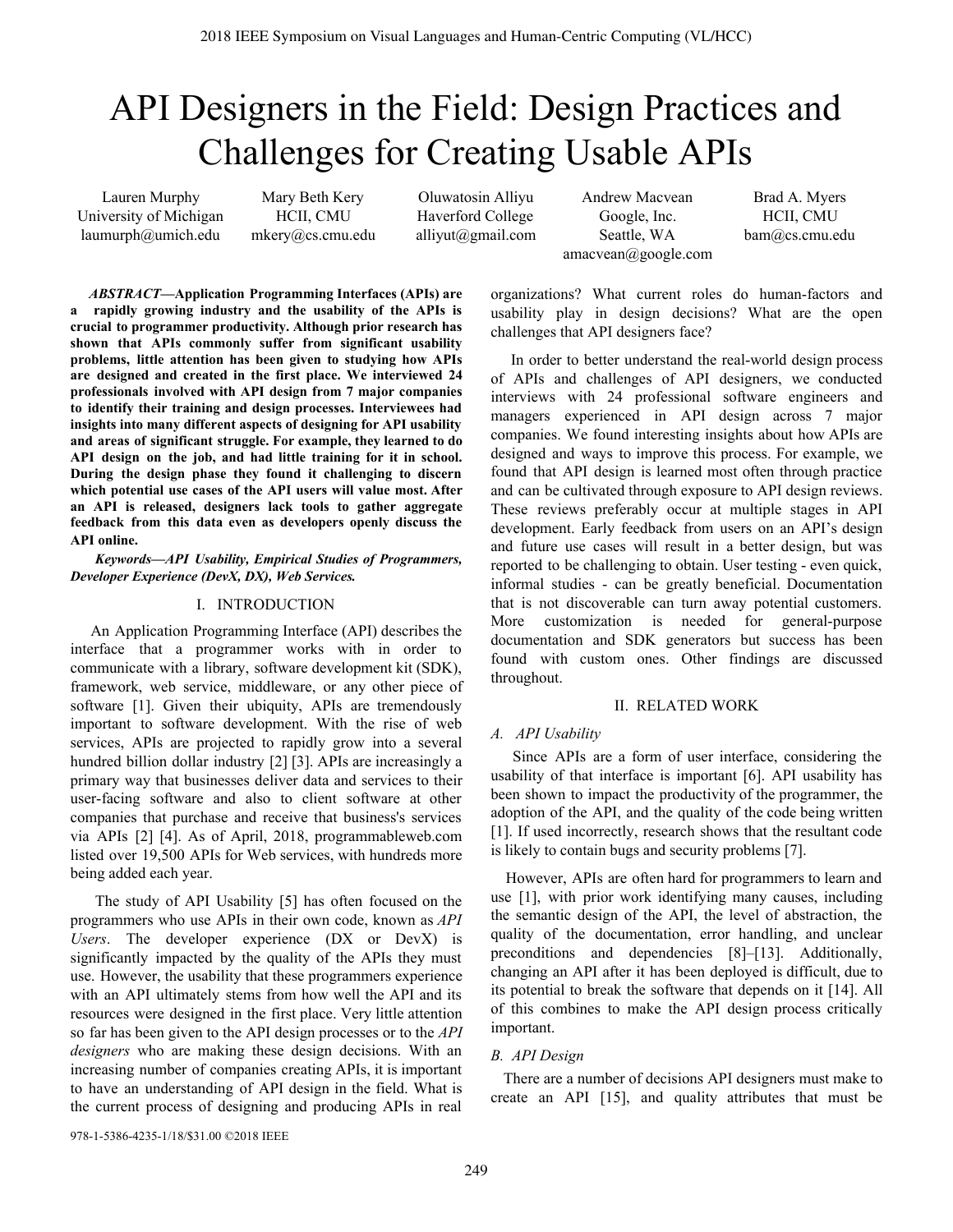evaluated [1]. The impact of some API design decisions have been explored, providing API designers with empirically based guidelines to follow. For example, the use of the factory pattern [16] and required constructor parameters [17] were shown to be detrimental, and method placement was shown to be crucial [18]. Additionally, recent work has looked at defining metrics for encapsulating and measuring API usability, allowing for larger scale quantitative assessment of an APIs design [19], [20]. In some cases, as much as 25% of the variance in the proportion of erroneous calls made to an API could be predicted by modeling just 7 structural factors of the API's design, including the number of required parameters in the API call, and the overall size of the API [21]. On this vein, several recent research projects are exploring new forms of static analysis tools to detect API usability issues [41].

To collect and standardize common API design decision, a number of major companies like Google [22] and Microsoft [23] have released API Style Guides. A recent review of these guides identified both core principles, and inconsistencies contained their advice to designers [24]. Finally, although online API style guides are the most up-to-date resource for API designers, a number of useful principles for API design can be found in software engineering books [25][26], as well as classic theories for evaluating usability, such as the Cognitive Dimensions of Notation [27].

# *C. Understanding The API Design Process*

There are a number of examples of the positive impact that can result from using traditional HCI methods during the API design process, including usability studies, design reviews, and heuristic evaluations to aid in understanding and improving the APIs' usability [27]–[31]. However, more broadly understanding the needs of the API designers, and the process they go through while they design, implement, release, and maintain an API, is less well explored. Macvean et al. discuss part of the web API design process at Google, which includes an expert review of a proposed API design. The goal is to ensure consistency and quality while providing API designers with the ability to consult with API design experts [28]. Henning stresses the importance of education for successful API design, arguing that good API design can be taught [32].

While there has been much work done in understanding the software engineering process in general, e.g., the role of knowledge sharing within organizations [33], the impact of distance between engineers [34], and the importance of well defined tasks [35], understanding the specifics of the API design process, and the barriers facing API designers, have not been previously studied.

# III. METHODOLOGY

To better understand the processes, challenges, and constraints of API designers, we conducted structured interviews with practicing API designers from industry. First, we iteratively constructed 36 questions through discussion with several of our current and former collaborators who have API research or qualitative research experience. The resulting questions (many of which had follow-up subparts) focussed on a broad range of API design topics, including what a good API is, the design processes they follow, difficulties faced when designing, and how to improve this process in the future. (The full questionnaire is available in the supplemental material and at *natprog.org/papers/InterviewScript.pdf.*) We interviewed 24 different API designers from seven large companies, from various positions within the companies. Each interview lasted from 60 to 120 minutes, and was audio recorded which was complemented with detailed notes. The interviews were all performed via video conferencing, since the interviewees were remote (with participants from USA, Asia, and Europe). All the interviews took place during working hours, and there was no compensation offered.

We transcribed a total of 38 audio hours of interview data for our analysis.. For two interviews where the audio failed or was too poor quality to transcribe, we relied on the detailed notes for analysis. Following grounded theory methodology [36], the 1st author first sampled four interviews to do open-coding which generated 505 codes. Those codes were reduced down to 41 specific labels, such as Usability Factors, Company Processes for API Lifecycle, and Audience & Use Cases. At first, we followed standard inter-rater reliability [37] as we expected the priorities of the designers to be fairly consistent. However, we found a rich diversity from the designers, and thus, the use of inter-rater reliability proved to be a misstep. Initially, the 1st and 2nd author each independently coded a new sample of five analyses (20% of the data), receiving a low Cohen's Kappa of 0.55 [37]. Both authors discussed disagreements, refined the code book, and repeated the process on a new sample of five interviews. With a moderate Cohen's Kappa of 0.71 [37], the two authors labeled all remaining interviews together, allowing for multiple labels where needed, as decided through discussion and consensus. Afterwards, our analysis followed 'data-driven' thematic analysis [42] where we clustered our coded data into themes.

# IV. PARTICIPANTS

We used snowball sampling to recruit: first inviting personal contacts to participate, and they in turn asked appropriate people at their companies who were involved in API Design. Between June 2017 and February of 2018 we interviewed 24 participants from seven large companies: one financial company and six tech companies. Participants had an average of 16 years programming experience, with an average of 9 years API design experience. Five participants are currently in upper management, while all others were software engineers. Participants will be called P1 to P24. Quotes below are filtered to protect anonymity, and instances where a participant mentions company-specific terms will be replaced by "X". Table 1 summarizes the types of APIs that participants worked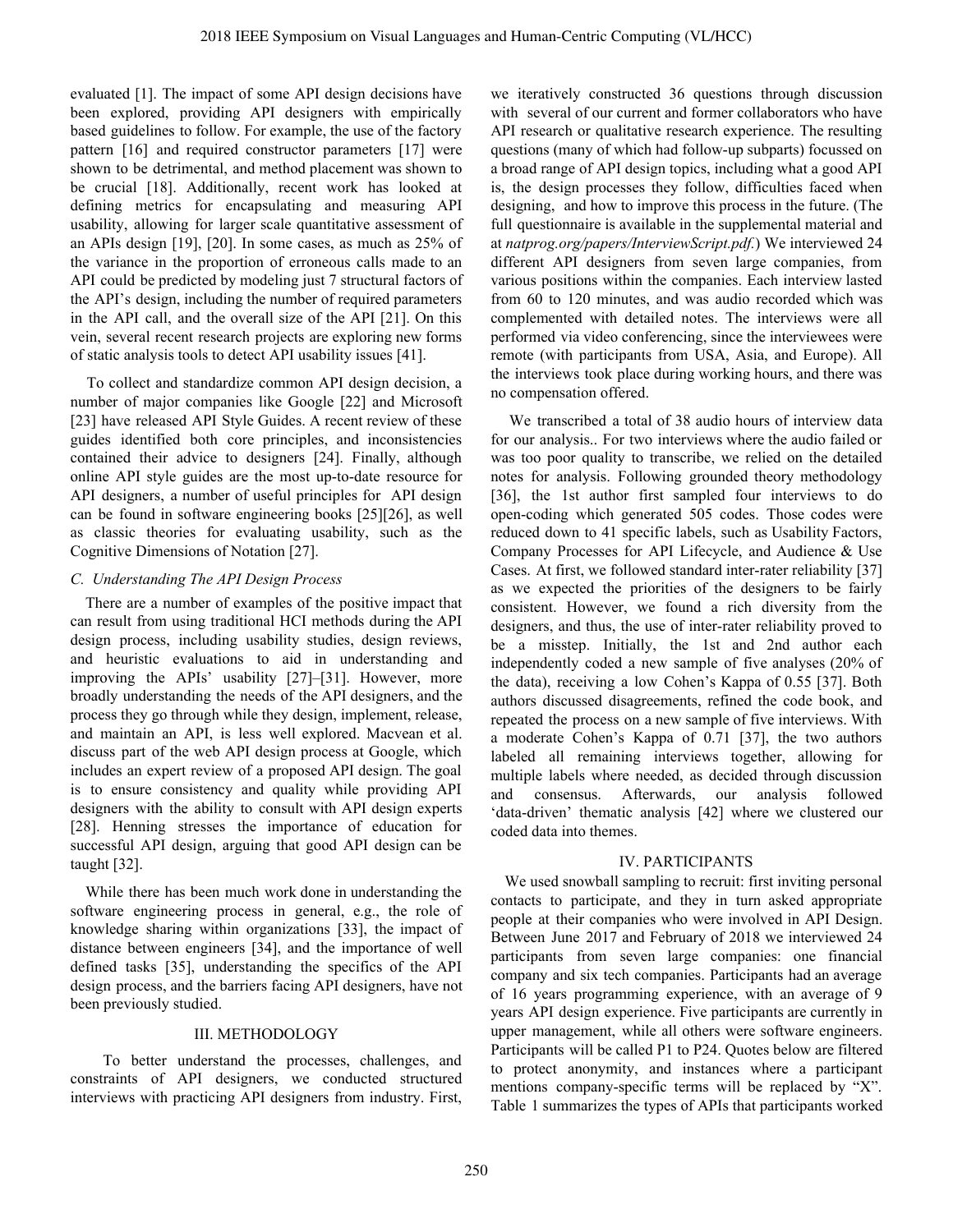on. Note that 9 of 24 worked on more than one type. All had designed APIs that were in use by many programmers, ranging from hundreds to millions of users.

| TABLE 1. |  | TYPES OF APIs THAT PARTICIPANTS WORKED ON |  |
|----------|--|-------------------------------------------|--|
|          |  |                                           |  |

| <b>REST API</b> | P1, P2, P3, P4, P5, P6, P7, P15, P17, P18, P19,<br>P <sub>20</sub> , P <sub>21</sub> , P <sub>22</sub> , P <sub>23</sub> , P <sub>24</sub> |
|-----------------|--------------------------------------------------------------------------------------------------------------------------------------------|
| Other Web API   | P1, P5, P6, P7, P8, P16, P17, P18, P21, P23                                                                                                |
|                 | Other Library or SDK API P6, P9, P10, P11, P12, P13, P14, P19                                                                              |

| TABLE 2. | <b>AUDIENCE OF THE APIS</b> |  |
|----------|-----------------------------|--|
|          |                             |  |

| Public API   | P1, P2, P3, P4, P6, P7, P8, P9, P11, P12, P14, P17, P19,<br>P <sub>20</sub> , P <sub>21</sub> , P <sub>22</sub> , P <sub>24</sub> |
|--------------|-----------------------------------------------------------------------------------------------------------------------------------|
| Internal API | P1, P5, P6, P10, P12, P13, P15, P18, P20, P23, P24                                                                                |
| Gated API    | P <sub>15</sub> , P <sub>16</sub> , P <sub>17</sub> , P <sub>22</sub>                                                             |

In Table 2, Public APIs are those available to any developer to use. Internal APIs are built in-house and used only within a company. Gated APIs have a select set of enterprise customers who directly communicated their feedback to the API team.

# V. RESULTS

# *A. Learning to Design APIs*

All API designers we talked to had primarily learned to design APIs through work experience. Raw experience with designing APIs and learning from colleagues was prized over any form of formal educational resource. The designers' education level ranged from a PhD to a high-school diploma. Some had taken software engineering courses, yet only four participants had learned anything about API Design in school.

Even when interviewees came from large software companies, they reported that API design was a specialization of a relatively small group of people in their company. API design experts are relatively rare. We asked participants what would differentiate a good API designer from a regular software designer. API designers must have a strong understanding of software engineering, but *also* have the ability and personal drive to stay focused on their user's perspective as their primary goal:

"*A good API designer would put [themselves] in the shoes of [another] person who is actually going to use the API whereas a good software designer would basically look at it from [their own] perspective if the design is good or whether the design is scalable*." - P21

As a solution to foster more experts, five participants reported that their company had a mentorship program, in which novice API designers (typically any engineer interested in the topic) could sit in on the expert API design reviews.

**Implications:** API design is recognized as a difficult and specialized skill with few training resources, so more training material is needed. On the job, the experience that expert designers need could be scaffolded much like many other

design disciplines are taught, with creation and critique exercises. Novice API designers would practice creating APIs (plausible design exercises that are not on the critical path of a real product) and have their work critiqued in API design reviews. Additionally, since a good API designer needs an intuition for user experience, this may be trained by giving interested developers exposure to basic user experience testing and usability methods that have been well established in UX.

# *B. Using Existing Guidelines*

Today, API guidelines published online by various organizations are the primary authoritative source for design standards and practices [24]. Many companies look to and copy from API guidelines of industry leaders, consistent with observations from Murphy et al. [24]. Nine participants we spoke with were active contributors to API guidelines at their organization. Although they might use the principles from the API guidelines, not all designers we spoke to had actually read the entirety of their company's guidelines, instead using it as a general-purpose reference material to look up specific design questions as they arose.

However, some participants found that the broad nature of the guidelines left them still needing guidance when it came to specific decisions. Participants disagreed about whether the guidelines they had were sufficient to really serve as a design tool or if and how they should be improved. This disagreement often centered around the inclusion of recommendations specific to use cases. Five participants reported making custom guidelines for their team's use cases to supplement the company-wide guidelines.

Some companies enforced their API guidelines through the use of code reviews and "linter" tools that check for specific guideline requirements. The purpose of this enforcement is to ensure a base level of API usability across the company, and also ensure API users have a *consistent* experience if they use multiple APIs across the company to avoid each API having its own learning curve. When a team or company did not systematically enforce the guidelines through a built-in part of code review culture or linter tools, adherence was difficult:

*"When we got acquired by* [Company X], *and we found out about this* [Company X] *standard, I was actually relieved… It was very hard [before that] to get our service engineers to consistently represent certain concepts exactly the same way. And the* [Company X] *REST standard just laid that out."* - P24

Finally, as discussed further below, designers often have multiple competing design concerns and constraints to balance during API design, making following *all* guidelines much harder than it might appear. Specifically, new designers struggle with knowing the relative importance of different guidelines, and must learn through mistakes when to adhere or deviate from a rule. One participant suggested that examples and case studies of specific guidelines in the API would help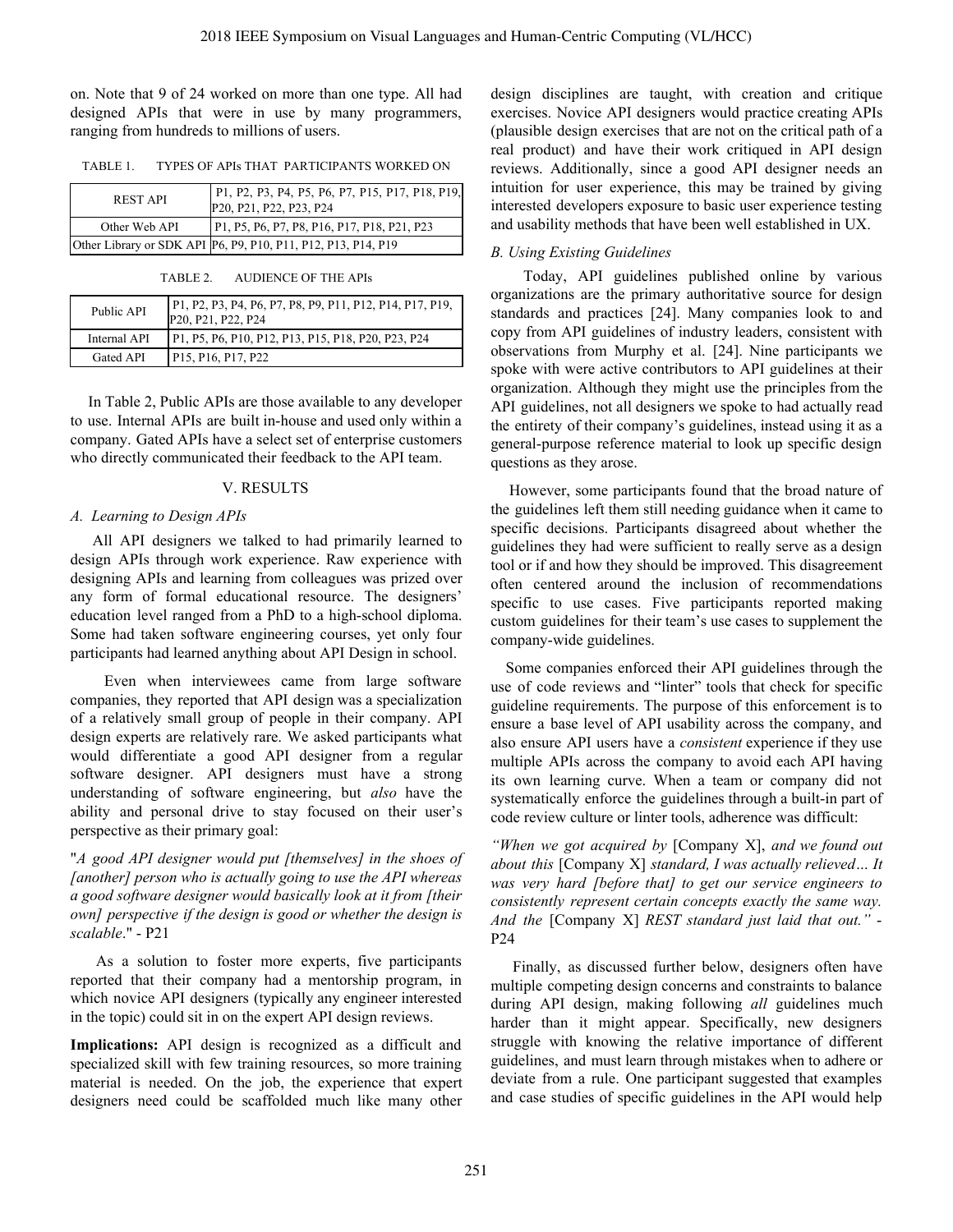them learn how and when to apply them. Though no other participants mentioned case studies specifically, four others wished for better rule-by-rule rationale to be included.

**Implications:** Best practices include following API design guidelines, which might be locally defined or adapted from other companies. At their core, design guidelines are collected wisdom from many different developers over time, so that repeated design decisions do not need lengthy discussion every time, and so that informed decisions can be made about when to break from convention. Company-wide and industry-wide API guidelines are not a one-size-fits-all rulebook, and where needed developers must supplement with team-specific or product-specific guidelines. By documenting their problem-specific API design decisions, a team can help achieve *consistency* in their future design decisions, which is a core tenant of how to make APIs (and any other form of user-interface) more easily learnable by users.

#### *C. Who designs an API?*

When asked what roles in their organization are involved in API design, designers said new APIs are typically requested from upper management or solution architects and first specified by project managers. More rarely, an engineer or product manager could propose an API be created, and some companies had pathways where that person could write up a proposal for the higher management to approve.

"*So there's a theoretical view that says the of ering managers or the product managers are the ones who are deciding what the functionality should be, and the API designers and the engineering team in general are just deciding how to convey that functionality how to present it. But in reality the two are much more closely constrained.*" - P2

When an API's domain of use is not a highly technical engineering domain, such as providing product data or financial data, key design decisions come first from a product manager. Highly technical engineering APIs, such as those whose target users are database or network engineers, are more heavily designed by engineers. Although three participants mentioned trying to involve user experience (UX) experts or technical writers in the process to help choose good abstractions and naming, the technical knowledge needed to design for code developers is a major barrier:

"*The big problem with bringing UX people in is that they don't have a background in APIs or [even], in some cases, in programming. ...They get overwhelmed by either the people or what it is that we're putting in front of them*" - P1

Thus when it comes to usability concerns around the developer experience of what specific code the API users will need to write, the brunt of responsibility falls on the company's software engineers to seek understanding of and design for their users.

**Implications:** Whomever designs the API is responsible for figuring out their API users' needs and keeping those needs central to the design process. Ideally, API design should be done by an interdisciplinary team, however the challenge remains of teaching expert software engineers enough user-centered design and teaching expert UX designers enough software engineering that these two disciplines can work effectively together.

# *D. Designing an API from scratch*

No participants complained of insufficient engineering expertise in their teams to specify the functions and datatypes for an API. One participant even said that they were happy to give API design tasks to a junior engineer as a learning opportunity. Rather, a major challenge for three participants was that teams commonly poured far too much time into designing and specifying *for the wrong use cases*:

"*We often spend lots of time worrying about these edge cases that in essence zero or nearly zero people end up using*" - P2

The business value of the API which is expressed at a high level like to "provide email data" or "provide access to cloud computing" or "provide a language specialized for X" is generally too abstract to anticipate the specific use cases and constraints the customer developer is going to have for an API. At the initial stage, designers aimed to release the API as quickly as possible, with a minimum amount of functionality needed to get the API product on the market. Participants said poor quality "bottom-up" API design occurs when, lacking real use case data, the engineering team designs around what is most straightforward to implement, which means that the API design mirrors much more the underlying *implementation* of the API than how customers want to use it.

"*Knowing how many people are using your API and for what, is... often dif icult to do*" - P14

For internal APIs, where all users of the API are in house, the risk of getting an API wrong the first time is fairly low:

# "*I start with an API that's just does the minimum possible and if it doesn't work we can change it later.*" - P9

In contrast, for publically released APIs, *all* decisions good or bad quickly become canon in users' code, since API users have been known to depend on aspects of the API as low level as the line numbers reported in error messages:

*"If you change anything you basically break people … so you need to plan much more, how should it be used, will it be used and you cannot change it afterwards so it's much much harder."* - P9

It should be noted that while many types of software have to deal with updates and backwards compatibility, the case with publically released APIs is quite severe. The use of an API is baked into the API users' code, meaning that any change to the API has the potential to break the customer's code and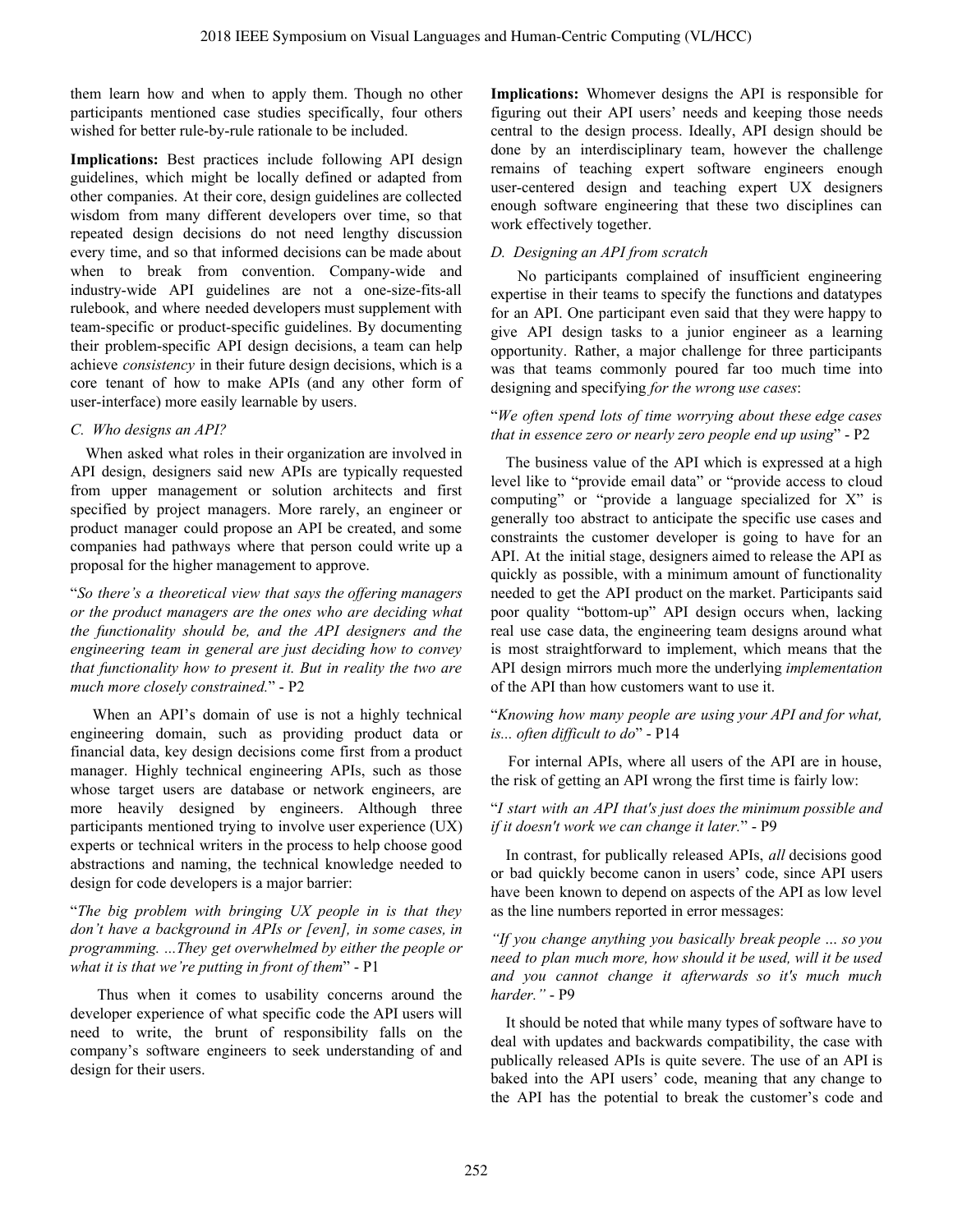require many engineering hours from the customers to update their code with the new API version. To avoid "breaking changes", it is important that the API designers get core abstractions and core methods of the API correct the first time. As in any usability decision, developers must prioritize making some use cases easier than others. In an API, the core abstractions should ideally fit the real-life core use cases as closely as possible, because this permanently affects the current *and future* usability of the entire API unless serious breaking changes are possible:

"*Over-specifying things can sometimes be troublesome. For example, we've had the concept of* X *in our APIs, and it over-specified the* X *and had things in there that aren't used. ...You can't take them away because that breaks existing clients.*" - P23

**Implications:** Before getting too far into construction details of the API (the things that are covered in API design guidelines) like naming, pagination, etc., it is critical to check your team's understanding of the API's real life client use cases, since it will often be difficult or impossible to change these later. This can be achieved by getting users involved early on in the design process and continually obtaining feedback from them throughout this process.

# *E. Getting User Feedback on Initial API Design*

Eighteen designers reported that they start developing their products with common use cases in mind. In the case of gated APIs developed for specific customers, designers had the ability to directly communicate with their users to understand what the use cases would be. When the APIs were meant for internal use, getting feedback about use cases was also direct:

*"Most of my work have been more internal… often time we're coming in with a very better understanding of the users, we can just talk with them directly."* - P5

For public APIs, (incidentally where the risk of getting an API wrong is also highest) participants most often reported that they tried to imagine themselves as future users and then built use cases largely on intuition:

*"For cases where the API is new and there is essentially no usage, then obviously at that point you're relying on either your own experience as a designer or what use cases you can manage to glean from people that say, 'yes, I'd like to have a thing like that,'"* - P14

Two participants mentioned creating "user stories" to base their design around. One such designer compared these user stories to personas, which are often a component in UX design. One designer said they used cognitive dimensions [27] as a method for API design to think through a user's experience. Another designer, who happened to have some training in human-computer interaction, took design ideas to informally test with any other developers in the lunchroom:

"*I was working on a design for [API X] just the other day and I was running really quick and dirty user studies in the café during lunch and it helped! I got tons of questions answered.*

*…. I've gotten other people to do it, and ... it has af ected the API design. Before they put tons of time in crafting a metric name for some monitoring API, right? Like taking their candidate names in front of people and having them explain what those metrics are.*" - P1

Even though P1 worked on a public API, getting feedback from a broad range of developers inside the company (but outside of the API X team itself) gave P1 more insight about the use cases and perspectives. More generally, in order to test the ease of use of an API design, participants mentioned that it is a good sign if a developer (an API user, an API reviewer or just a convenience sample of developers in the company) is able to read through the API specification and have a good understanding of what the API does based on the names alone without relying on documentation. API Peer Reviews [31], which have someone interpret the API by names alone is also a usability test that could easily be performed early in the API design phase where only the specifications, and not the concrete implementation, exist.

Gathering use case data at this early sketching phase of designing an API was challenging to all participants. However, once the API was an implemented prototype, designers were comfortable using beta-testing and obtaining feedback that is typical of most any new software:

*"We had a lot of clients with dif erent needs so the first thing we did was we built out a very lightweight prototype of it where we just packed it together and kind of you know put something out and send it out … as soon as we could to a bunch of dif erent teams with various degrees of expertise and various use cases"* - P5

Five participants also did formal usability testing where they observed and measured developers trying out the API:

*"We get with our group of developers that build an app and they start working on their APIs, and we measure how long it takes for them to get from 0 to 200… we use that 0 to 200… at dif erent stages. One is during the development side. Two is ... before going into production. And during production"* - P22

Here "0 to 200" refers to how long it takes a developer to get a 200 value returned from the API's web server, signaling that the call was processed without error. This metric, also known as Time to Hello World [9], was used by two designers as a measure for how easy it is to use an API. Four designers had done usability studies in the past but found performing studies to be too time and resource expensive to do regularly.

**Implications:** Best practice requires testing an API with users early, even when the API is not yet implemented or even fully designed. Beta-testing implemented prototype APIs is an existing software engineering practice and should be done. Formal usability testing is rare and also time consuming, but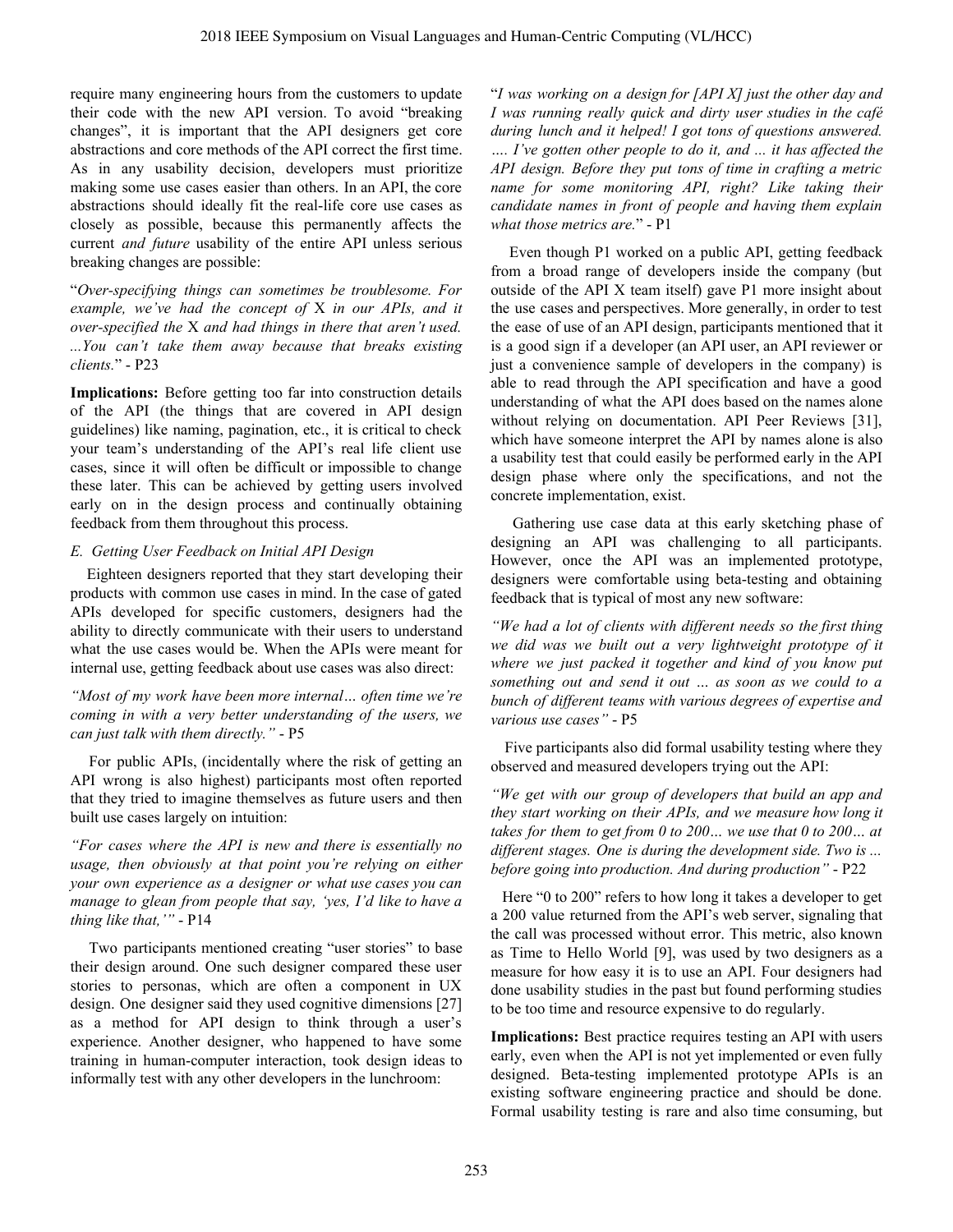relying on simple measures like time from 0 to 200 may make usability studies less daunting to perform. In the face of low resources or time, quick feedback from peers *outside* of the API team is a great resource. Teams might try informal user testing like P1's lunchroom exercise, or a hackathon style lunch where developers from inside the company come for food and sit down with members of the API team and follow a "think aloud" protocol [43] where each "user" developer walks the team member developer how they would use the API in its current design. The flexibility of this is that the API can be fully implemented, or just a list of methods on a napkin, and all that matters is observing how users attempting a real task approach your API. Even in these informal settings, however, it is crucial to follow core tenants of formal usability testing so as not to ruin the validity of the exercise, for instance: 1) Predefined tasks for the user to do with your API so that you can later compare how different users respond to the same circumstances. 2) Avoid correcting or overly teaching the user how to use your API when they try it out (even if they mess up) since your API must stand on its own and your real users will not have you sitting behind them. 3) Be open to negative feedback, even if you feel the user doing the task is not knowledgeable or "smart" enough to understand your design (your final API users may very well be the same).

# *F. API Design Review: Key to Ensuring Quality*

*All* participants reported using design or code reviews as part of their API development process. To help focus the reviews, twenty participants mentioned using automatic tools, like FXCop [39] or Clang-Tidy [40] and custom linters, which identify low-level issues that then do not need to be covered in the review. Instead, they can focus on broader, more subjective issues such as intent, customer workflows, usable naming decisions, and how the code fits consistently with the rest of the company's codebase:

*"A manual review should focus on usability and like intangibles about it - about use cases and APIs and then automated tooling should focus on the annoying stuf , like did you name this correctly or you used casing inconsistently, or this is paginated and this isn't paginated"* - P18

For most of the companies we talked to, there was a group of API design experts who performed the design reviews, especially for public APIs. Some companies had a small group while others had a much larger group who handled the task. One participant mentioned that their company had a single person act as the expert reviewer for their division, to maintain higher levels of consistency.

Another participant recounted how, before even looking at the API, they would try to understand the problem domain and the resources and relationships that exist within it. After that is understood, the reviewer would check to see how well the API design captured those relationships. However, others noted that reviews failed to serve their purpose when too much high-level design discussion of the API meant they never sat

down to concrete code examples that the API's user will have to work with.

The point at which design reviews are introduced into the overall API development process varied widely among participants. For some, the reviews were incorporated as early as when they were sketching out the core abstractions and naming. Five participants strongly encouraged this early review feedback. Others held a different kind of final review of the product with a committee at the end of development.

**Implications:** Best practice requires having design reviews preferably at multiple stages of the API design. These reviews should be performed including API design experts. There are multiple kinds of review. For instance, in a high level conceptual review, reviewers should consider whether the structure of the API makes sense and accurately reflects the relationships of the problem domain. In a code experience review, the reviewer should try to write or read actual code snippets for a real use case, to review the quality of the source code that must be generated to achieve a user's task.

# *G. Web and REST APIs*

Though a diverse group of designers were interviewed, the majority of participants were involved in web and REST APIs. Some of the usability concerns that were identified were specific to those kinds of APIs. For instance, pagination presented a specific concern for participants in terms of how closely the API's representation of the data should match a consumer-facing UI's representation of the data:

"*The web API might return 10 results per page just like the UI, but if when, then, should the client library do that? Or should the client library return something that looks like an arraylist in Java, call next, and you just get the next one? I haven't seen that actually well handled.*" - P1

Another designer brought up the difficulty in representing data when multiple lists are involved in a response:

"*Pagination is really good when the response has one single list, that needs to be paginated but if it has multiple lists then it becomes more dif icult from the service perspective as well as from a customer perspective, to understand where the boundaries are between the two lists and if these two lists are related, that becomes really difficult as well.*" – P21

Designers also had usability concerns regarding the fields contained in the response sent back to users. Determining what information is necessary to cover a range of use cases and what is excessive is a challenge that designers face. Providing too much information could overload the response object sent back to users, but providing too little information means some use cases will not be met. One participant tried filtering to allow users more control regarding what the response contains. Though they mentioned having set patterns for filtering, they also wondered what potentially better ways to structure filters would be. A poorly structured filter could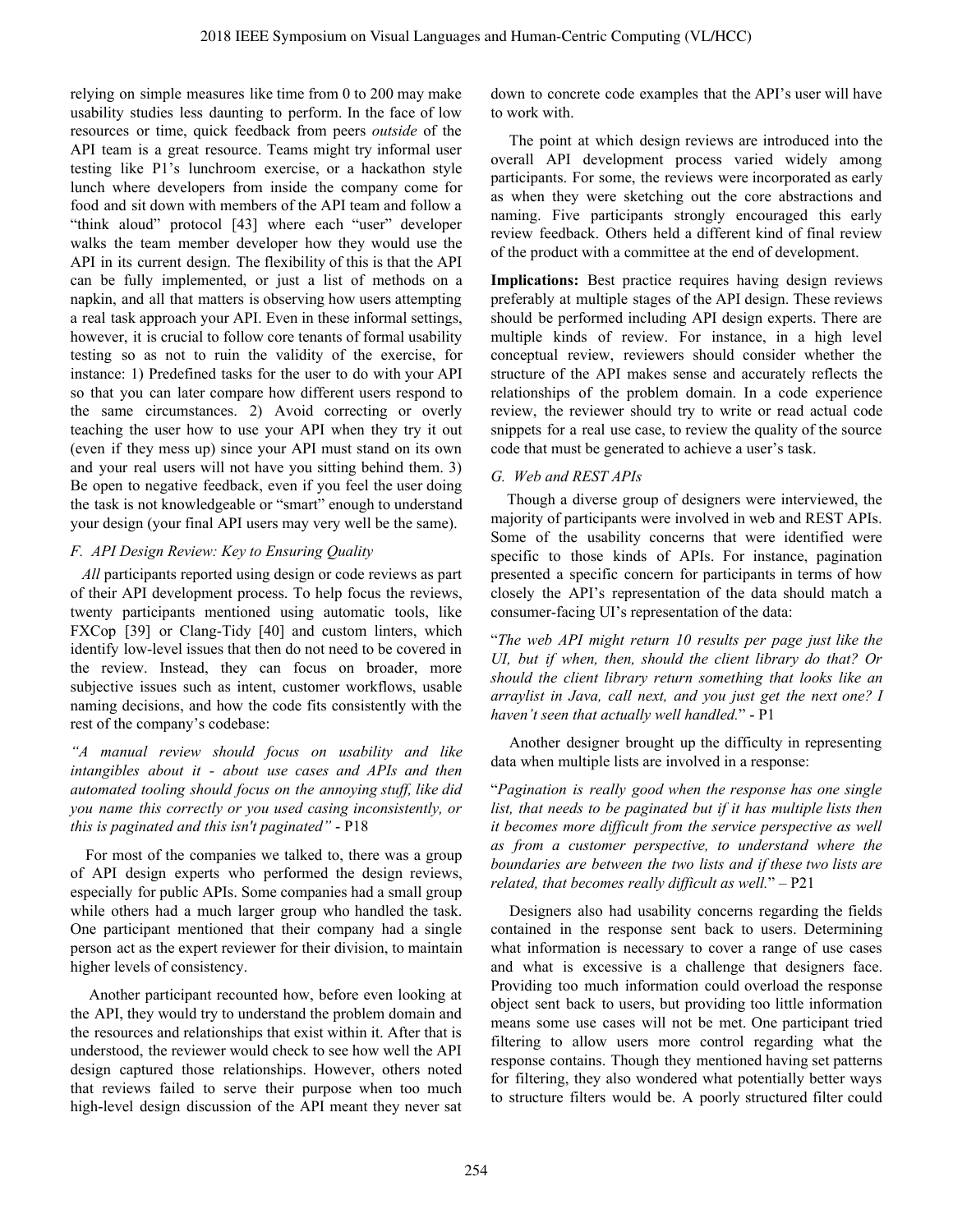cause backwards compatibility issues as an API grows in complexity and new users require different information.

**Implications**: Web and Rest APIs are an enormous area of active API development, but there are still some gaps where there are no obvious design best practices covering how to best chunk and filter data to return to the user. Responses should be designed to help users understand boundaries between relationships in the data that they are requesting.

#### *H. Documentation & User Starting Experience with an API*

The initial experience with an API was a major usability concern with seven designers, because from a business perspective, a developer's first encounter with an API largely determines if they will adopt it. If first time users face too many learning barriers, then businesses miss out on customers who attempted to use their products:

*"Getting started is something that I have seen as a big challenge for developers starting to use* [API X] *because there are lots of concepts involved when it comes to cloud … a lot of these terminologies, cloud-based terminologies and service-specific terminologies. So that is where I have seen the biggest problem or challenge."* - P21

API designers often felt that documentation suffers from discoverability issues. This issue may arise because the names used in the API are more abstract than the use case that a user has in mind - for example a user looking to draw a circle may search documentation for "circle" but the correct query would be 'shape' - or it could occur due to a lack of conceptual knowledge in a domain [44]:

*"The [name] we came up with is kind of an analogy... But you just know there are people out there who start typing and hit autocomplete and cross their fingers and it doesn't come up and they just write it themselves. So I think that's always a tough thing is how do we make these things findable."* - P11

Examples of high quality API documentation however were brought up when participants discussed APIs they admired, such as the Stripe API which has three panels containing a list of methods, details about those methods, and code snippets that demonstrated common use cases. Not all documentation lives up to the ideal though. Designers admitted that they rely on Stack Overflow posts or community-built tutorials to fill in for gaps in their documentation, and so supplemental material may complement company-provided documentation.

#### "*I do think developers and API designers treat documentation as an afterthought.*" - P8

**Implications:** Documentation and support resources are crucial to onboarding a user to the API, and research is needed on optimal ways to display documentation. With new APIs that have the "cold start" problem of no existing support on online communities like Stack Overflow, designers should create example projects and code snippets to demonstrate the API so that new users see how the conceptual pieces of the API come together in concrete use cases.

#### *I. Feedback & Usage are Hard to Measure, Hard to Interpret*

Once an API is released, designers and their team highly value feedback to improve the usability and quality of the API:

"*I would like to know where they are being slowed down or points that are particularly frustrating and what parts take a long time to figure out or find*." - P3

Feedback about APIs can be surprisingly hard to gather and interpret. The best case was with internal APIs, where the team had good access to talk to their users directly and with the added benefit of being able to look at their users' code:

"*One nice thing about working at* [Company X] *is that... you can actually just look and see 'okay these are all the places inside* [Company X] *that this API is being called and how it's being called.' You can look at the code, you can get a count of how many places there are and so forth and that has been incredibly useful; it means that my decisions, my thoughts on how things ought to be organized are considerably more informed than they would be otherwise.*" - P14

Designers of public APIs have little direct access to their users and typically had a far larger user base. An exception is large enterprise users of a public API, who more often have a direct form of communication with the team. For web APIs, server-side metrics offered counts about which API were most often used, but only vague clues about use cases or usability:

"*Sometimes a high amount of error codes means that callers do not understand ... or sometimes they just don't care and they'd rather just get the error conditions back to check with their call. So it can be dif icult to parse out their intents*." - P5

Furthermore, designers said that counts of "how often is this API method called" were often unhelpful to infer real use cases, since it is unknown what the programmer does with the data once they receive it from the API.

For public APIs, there are often ample examples of usage on Github and many programmer questions reported on Stack Overflow, but it can be difficult to identify what is useful. Despite the large amount of data from online programmer communities, six designers we talked to had both actively monitored and failed to gleam useful insights from Stack Overflow and similar places. A major challenge is that there are no tools available for API teams to consume community data in aggregate. One participant had developed a way to mine instances of the API usage from Github repositories, but it should be noted that a custom mining program is not trivial, and still leaves open the problem of aggregating examples to yield insight into where misuse or usability problems may be.

The most reliable source of public feedback was reported to be GitHub issues on public API repositories. Although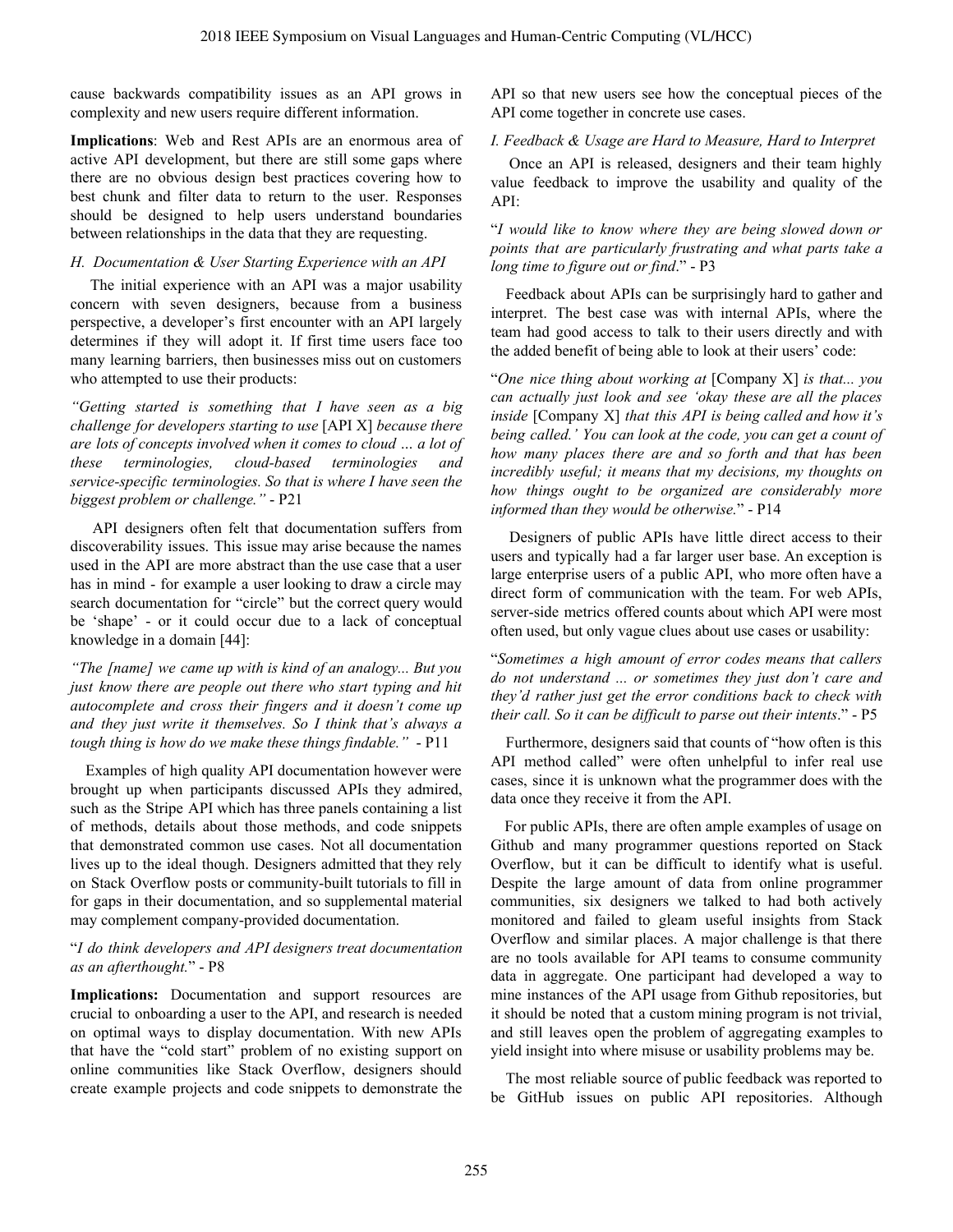designers reported still needing to sift through considerable noise to gleam usable design information, users often post feature requests on GitHub issues which gives designers valuable information and suggestions about future directions for the API. Although there is often an abundance of feature requests, the problem is not so much aggregation. Instead, feature requests lead to healthy debates in the API team about what the API's scope and core design principles should be:

*"You know, what's the best API we can design that would serve a reasonable number of people, what would the code look like then? And then how many times does this come up? So you know there are limitless number of feature requests that people ask for, even reasonable things we could think of and we end up having to not add at all for various reasons."* - P11

Fourteen designers mentioned other feedback mechanisms like chat channels or customer surveys, but the latter often had too low response sample and too high self-selection issues to yield information about the user population in aggregate.

**Implications:** Designers of public APIs struggle to get usage feedback after their API is released. Although there are large sources of online programmer community data using a given API, designers currently need better tools to help gather and interpret that data in aggregate. Best practice seems to be to collect anecdotal feedback through Stack Overflow, Github issues, surveys, and direct contact with customers.

# *J. Automatic Generation of SDKs & Documentation*

A web API, on its own, is expressed as textual messages sent to a server. So to improve the usability of web APIs, companies often build Software Development Kits (SDKs) which provide a library wrapper in a certain language for using that API. Interviewees' companies built SDKs for one to as many as nine different languages for a single API. To scale to supporting many languages, some companies use tools that, given a formal specification of the API, will generate the SDK in the various target languages (some also generate documentation). However, generated SDKs were a contentious topic. Interviewees in favor of this approach said that the generated libraries then have consistent naming and abstractions across the SDKs by avoiding idiosyncrasies of individual developers. Interviewees from two companies reported great success with code generation:

# "*We did a little bit of investigation into generated SDKs early on and thought they were complete garbage and walked away for two years. The generation technology that we're using today… we wrote our own generator that will generate APIs that are indistinguishable from the hand written APIs*." - P2

Five participants used Swagger API tooling to document an API's design or preview what the API *might* look like in a certain language, but no participant reported using Swagger's code generation tool for their SDKs. Interviewees who avoided generated SDK complained of low quality of generated SDKs or inflexibility for the generator to meet their company's specific requirements (like security).

The two companies that routinely and successfully generated SDKs had: 1) internal custom-made generators that were specific enough to match the company's security policies, style guides, etc., and 2) access to lots of processing power. One participant reported the sheer processing time needed to generate these SDKs limited the number of refinements the team could make.

Since individual languages have vastly different styles and idioms, some participants raised concerns about language specific usability of the generated code. While not impossible, good multi-language usability requires significant work on the generator per language:

"*It's possible to generate SDKs in multiple programming languages from a single model and make them feel idiomatic for each one of those languages you generate for. But what you have to have are experts at each one of those programming languages*. *We actually have dedicated teams for each language that maintain the code-generator*." - P18

**Implications:** Technologies to automatically generate SDKs and documentation have greatly improved over the last few years. However, to achieve good usability for different languages requires generation engines carefully tuned by experts in those languages. General-purpose generators like Swagger need to be far more tunable to match the success of bespoke in-house generators, to give designers the freedom to match their company requirements and usability concerns.

# VI. LIMITATIONS

This study was limited by the number of participants and companies that they represent, thus may not generalize to all designers or companies. All participants self-selected whether to participate, so participants are primarily designers who have a strong interest in API design quality and API usability.

# VII. CONCLUSIONS

Even though there exists some literature, papers, and blogs that talk about API design processes, tools, and guidelines, the interviews that we conducted provide insights into the real world situations and needs. We hope that companies, researchers, and veteran and new API designers can use the information in this paper to improve their own processes, create well-designed APIs, and create new tools and guidelines to help in the design process for future APIs.

# ACKNOWLEDGMENTS

This research was supported in part by a grant from Google, and in part by NSF grant CCF-1560137. Any opinions, findings and conclusions or recommendations expressed in this material are those of the author(s) and do not necessarily reflect those of the funders.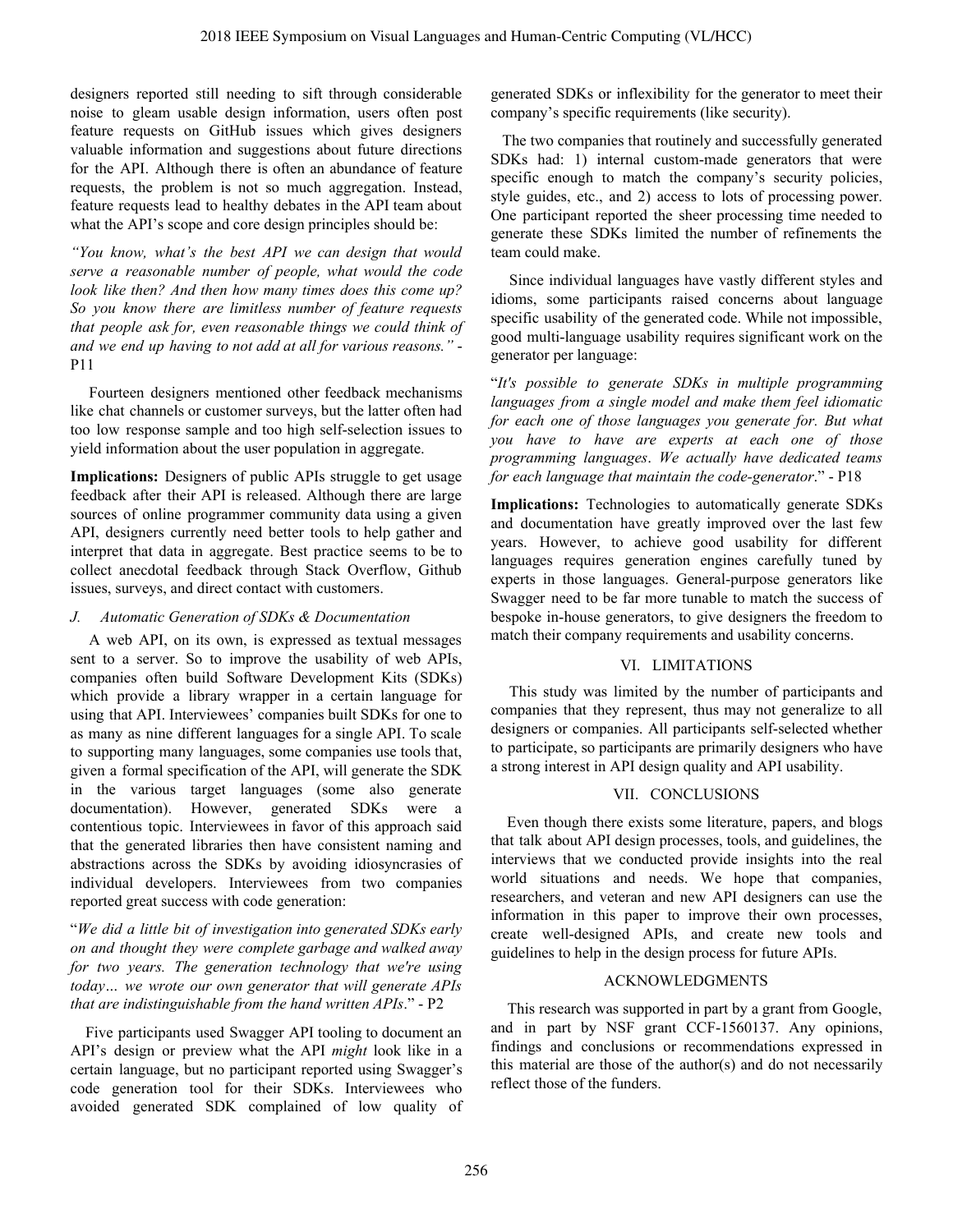# REFERENCES

- [1] B. A. Myers and J. Stylos, "Improving API usability," *Commun. ACM*, vol. 59, no. 6, pp. 62–69, May 2016.
- [2] Keerthi Iyengar, Somesh Khanna, Srinivas Ramadath, Daniel Stephens, "What it really takes to capture the value of APIs," McKinsey & Company, Sep. 2017.
- [3] Press Release From Research, "\$200+ Billion Application Programming Interfaces (API) Markets 2017-2022: Focus on Telecoms and Internet of Things," 07-Sep-2017.
- [4] Bala Iyer, Mohan Subramaniam, "The Strategic Value of APIs," Harvard Business Review, Jan. 2015.
- [5] B. A. Myers and J. Stylos, "Improving API usability," *Commun. ACM*, vol. 59, no. 6, pp. 62–69, 2016.
- [6] B. A. Myers, A. J. Ko, T. D. LaToza, and Y. Yoon, "Programmers Are Users Too: Human-Centered Methods for Improving Programming Tools," *Computer* , vol. 49, no. 7, pp. 44–52, Jul. 2016.
- [7] S. Fahl, M. Harbach, H. Perl, M. Koetter, and M. Smith, "Rethinking SSL development in an appified world," in *Proceedings of the 2013 ACM SIGSAC conference on Computer & communications security*, 2013, pp. 49–60.
- [8] C. Scaffidi, "Why are APIs difficult to learn and use?," *Crossroads*, vol. 12, no. 4, pp. 4–4, Aug. 2006.
- [9] A. Macvean, L. Church, J. Daughtry, and C. Citro, "API Usability at Scale," in *27th Annual Workshop of the Psychology of Programming Interest Group-PPIG 2016*, 2016, pp. 177–187.
- [10] M. Robillard and R. DeLine, "A field study of API learning obstacles," *Empirical Software Engineering*, vol. 16, no. 6, pp. 703–732, 2011.
- [11] D. Hou and L. Li, "Obstacles in Using Frameworks and APIs: An Exploratory Study of Programmers' Newsgroup Discussions," in *2011 IEEE 19th International Conference on Program Comprehension*, 2011, pp. 91–100.
- [12] M. Piccioni, C. A. Furia, and B. Meyer, "An Empirical Study of API Usability," in *2013 ACM / IEEE International Symposium on Empirical Software Engineering and Measurement*, 2013, pp. 5–14.
- [13] M. F. Zibran, "What Makes APIs Difficult to Use?," *International Journal of Computer Science and Network Security*, vol. 8, no. 4, pp. 255–261, 2008.
- [14] A. Macvean, M. Maly, and J. Daughtry, "API Design Reviews at Scale," in *Proceedings of the 2016 CHI Conference Extended Abstracts on Human Factors in Computing Systems*, 2016, pp. 849–858.
- [15] J. Stylos and B. Myers, *Mapping the Space of API Design Decisions*. 2007.
- [16] B. Ellis, J. Stylos, and B. Myers, *The Factory Pattern in API Design: A Usability Evaluation*. 2007.
- [17] J. Stylos and S. Clarke, *Usability Implications of Requiring Parameters in Objects' Constructors*. 2007.
- [18] J. Stylos and B. A. Myers., "The Implications of Method

Placement on API Learnability," in *Sixteenth ACM SIGSOFT Symposium on Foundations of Software Engineering (FSE 2008)*, 2008, pp. 105–112.

- [19] T. Scheller and E. Kuhn, "Automated measurement of API usability: The API Concepts Framework," *Information and Software Technology*, vol. 61, pp. 145–162, 2015.
- [20] G. M. Rama and A. Kak, "Some structural measures of API usability: SOME STRUCTURAL MEASURES OF API USABILITY," *Softw. Pract. Exp.*, vol. 45, no. 1, pp. 75–110, Jan. 2015.
- [21] A. Macvean, L. Church, J. Daughtry, and C. Citro, "API Usability at Scale," in *27th Annual Workshop of the Psychology of Programming Interest Group - PPIG 2016*, 2016, pp. 177–187.
- [22] Google, "API Design Guide," 21-Feb-2017. [Online]. Available: https://cloud.google.com/apis/design/. [Accessed: 2017].
- [23] Microsoft, "API design," 13-Jul-2016. [Online]. Available: https://docs.microsoft.com/en-us/azure/architecture/bestpractices/api-design. [Accessed: 2017].
- [24] L. Murphy, T. Alliyu, M. B. Kery, A. Macvean, B. A. Myers, "Preliminary Analysis of REST API Style Guidelines," in *8th Workshop on Evaluation and Usability of Programming Languages and Tools (PLATEAU'2017) at SPLASH 2017*, p. to appear.
- [25] K. Cwalina and B. Abrams, *Framework Design Guidelines, Conventions, Idioms, and Patterns for Reusable .NET Libraries*. Upper-Saddle River, NJ: Addison-Wesley, 2006.
- [26] J. Bloch, *Ef ective Java Programming Language Guide*. Mountain View, CA: Sun Microsystems, 2001.
- [27] S. Clarke, *Describing and Measuring API Usability with the Cognitive Dimensions*. 2005.
- [28] A. Macvean, M. Maly, and J. Daughtry, "API Design Reviews at Scale," in *Proceedings of the 2016 CHI Conference Extended Abstracts on Human Factors in Computing Systems (CHI EA '16)*, 2016, pp. 849–858.
- [29] J. Stylos and B. A. Myers., "The Implications of Method Placement on API Learnability," in *Sixteenth ACM SIGSOFT Symposium on Foundations of Software Engineering (FSE 2008)*, 2008, pp. 105–112.
- [30] T. Grill, O. Polacek, and M. Tscheligi, "Methods towards API Usability: A Structural Analysis of Usability Problem Categories," in *Human-Centered Software Engineering*, vol. 7623, Winckler, Marco, and E. Al, Eds. Toulouse, France: Springer Berlin Heidelberg, 2012, pp. 164–180.
- [31] U. Farooq, L. Welicki, and D. Zirkler, "API usability peer reviews," in *Proceedings of the 28th international conference on Human factors in computing systems - CHI '10*, 2010.
- [32] M. Henning, "API Design Matters," *ACM Queue*, vol. 5, no. 4, pp. 24–36, 2007.